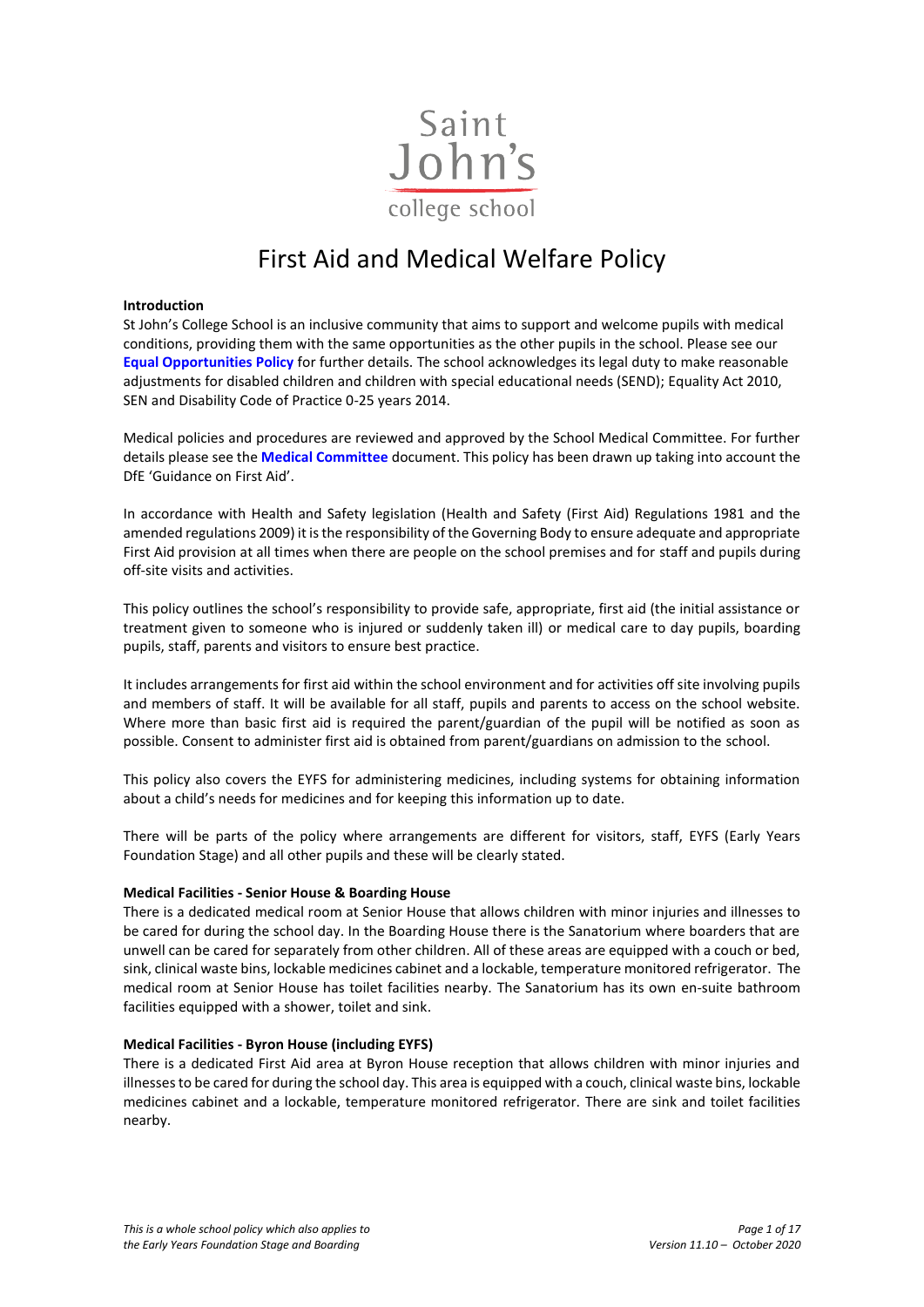## **Opening Hours**

At Senior House the medical room is open from 0800-16:30 every school day. This is where you will find the School Nurse or a trained First Aider. Contact details below:

- **School Nurse or duty First Aider: 07801790990,**
- **Medical Room: internal extension: 752 or 01223 272752**

## **Medical Personnel**

## **School Nurse**

The School Nurse looks after everybody's health and welfare at school and has day-to-day responsibility for medical and first aid issues on site. The School Nurse can access external Occupational Health Services for staff if required. Please note that all consultations with the School Nurse are confidential.

#### **Doctor**

*Day Pupils*

Parents will provide details of their child's GP on the Health Questionnaire that is completed when a child first registers with the school. Parents should notify the School Nurse of any changes to their child's health as they occur throughout the school year.

*Boarders*

All boarders are required to register with a local GP (usually **[Huntingdon Road Surgery](http://www.huntingdonroadsurgery.co.uk/)**). If a boarder needs to see a GP then the School Nurse will liaise with their parents and the surgery. School staff will facilitate taking a child to see the GP unless their parents would prefer to take them to the appointment.

## **First Aiders - Senior House & Boarding House**

St John's College School will ensure a ratio of at least one First Aider to fifty people on site. The School will, as a result, comply with or exceed the Health and Safety Executive guidance of 1:50 in a high risk environment. There will always be at least one qualified first aider on site whenever children are present. The First Aiders are able to respond to first aid issues as they arise during the school day, on school trips and in the Boarding House. If a staff member thinks that their job role requires a first aid qualification or they would like first aid training, then they should discuss this with their line manager or the School Nurse.

## **First Aiders - Byron House (including EYFS)**

The School will ensure that a member of staff with a Health and Safety Executive (HSE) recognised Paediatric First Aid qualification is always available to children in the pre-prep age group in school and on trips, thus complying with Early Years legislation.

A comprehensive list of First Aid qualified staff is included in Appendix 1 of this document. The following members of staff are required, as part of their job description, to hold a suitable First Aid qualification:

- School Nurse
- Boarding House Master / Mistress
- All members of staff who have boarding duties where they may be left responsible for a group of children
- Staff who provide First Aid cover for the Medical Room at Senior House
- Byron House Secretary
- Senior House Secretary
- Byron House Teaching Assistants including **EYFS** (who must hold a Paediatric First Aid qualification)
- Byron House DT Teacher
- Senior House DT Teacher
- Catering Staff
- Facilities Manager
- Laboratory Technician
- Sports Teachers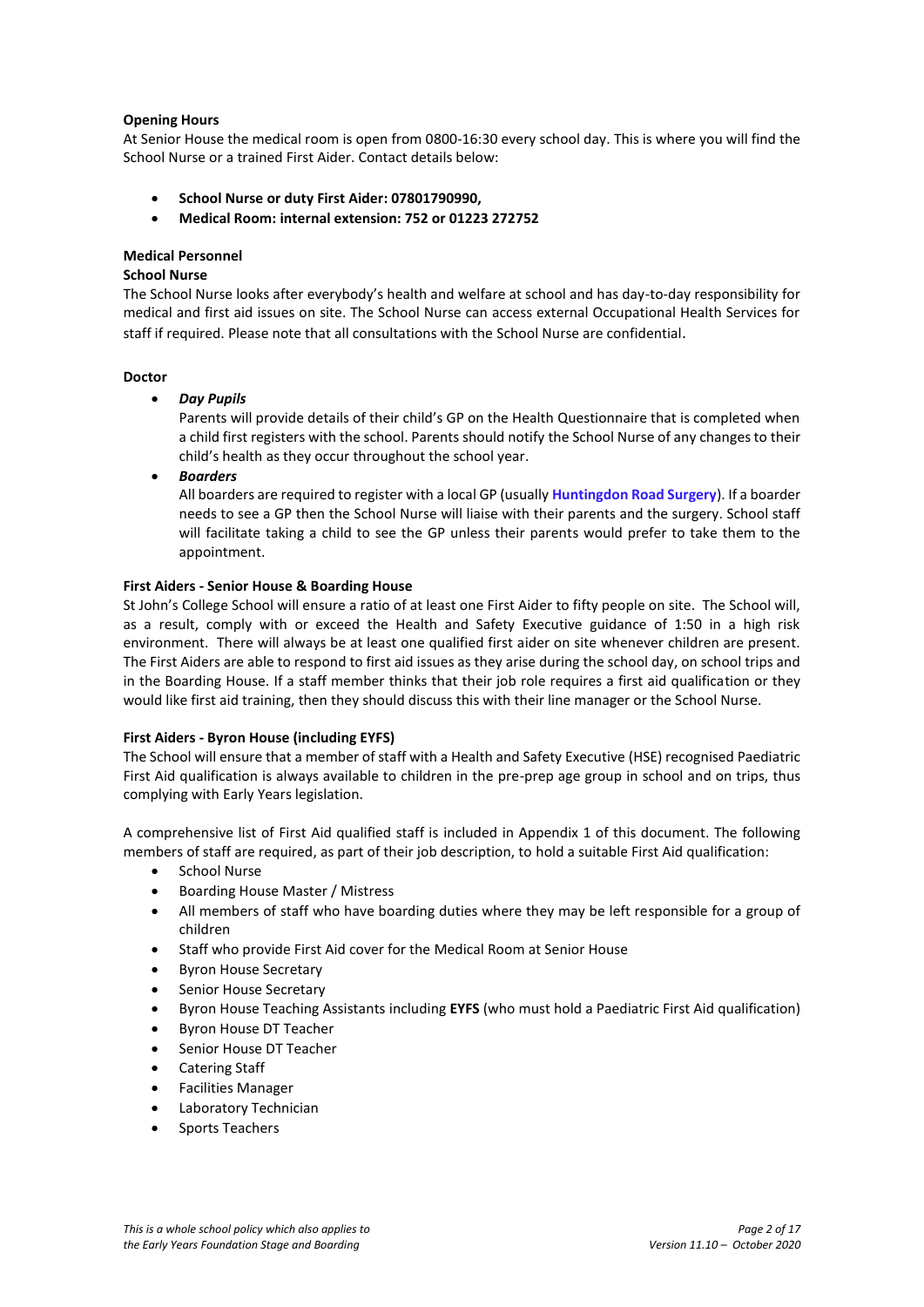## **First Aid Training**

The staff identified above will be obliged to attend an initial appropriate first aid course that is recognised by the HSE and to attend a re-qualification course every 3 years. Courses will be delivered in-house by the School Nurse who has had appropriate training. Courses will be scheduled by the Director of Studies in liaison with the School Nurse to run at the beginning of each Term as required & will take place on the School premises.

## **Chronic Illness and Emergency Care Training**

The School Nurse will provide Anaphylaxis and Asthma training to all staff at the beginning of the Michaelmas term each year. In addition, if a child joins the School with specific medical needs then staff training will be organised as part of the Individual Health Care Planning process.

## **First Training - EYFS Requirements**

Paediatric first aid courses must be EYFS compliant as described in EYFS Practice Guidance.

## **Maintenance of First Aid Training Record**

- The HR & Compliance Officer will inform the School Nurse if a new member of staff joins the school who is required by their job description to hold a First Aid qualification.
- The HR & Compliance Officer will inform the School Nurse if an existing member of staff changes their job description and thereby is required to obtain a First Aid qualification.
- The School Nurse will maintain a list of staff members who hold a first aid qualification.
- After attending a training programme, the member of staff will provide the School with 2 copies of their certificate. One to be kept in the individual's personnel file (to be given to the HR & Compliance Officer) and one to be kept by the School Nurse.
- The HR & Compliance Officer will ensure that training information is maintained on the PASS system.

## **First Aid Boxes**

The School Nurse is responsible for ensuring that all First Aid Boxes meet statutory requirements. All First Aid Boxes are checked every half-term. If a first aid box is used then the first aider must restock the items removed from supplies held at Byron House or Senior House.

## **Critical Injury Packs**

The Critical Injury Packs contain advanced first aid products, designed to treat bleeding injuries that are life threatening. The pack may be provided where the risk of severe bleeding injuries has been identified to supplement first aid kits conforming to the British Standard (BS 8599-1:2019). Staff will be trained on how to use them as they update in a three yearly rotation as needed. There are two of these; one located at Byron House Reception and another at Senior House Reception. The school nurse is capable of using them as needed in an event that would require them.

## **First Aid Boxes - EYFS Requirements**

EYFS first aid boxes are appropriately stocked for the age of the children they are to be used for.

First Aid Boxes are located in the following areas:

**Medical Room: Byron House** Sports Kits x3 Reception Medium Visit Kits x2 Kitchen Small Visit Kits x9 Hall **Senior House** Reception **DT Room** Kitchen

Big Room 1<sup>st</sup> Floor Classroom Block

Science Laboratory x2 **Boarding House** Music Department **Kitchen** Swimming Pool and The Contract of the Contract of Trend Bag DT Room Chapel Bag

Art Room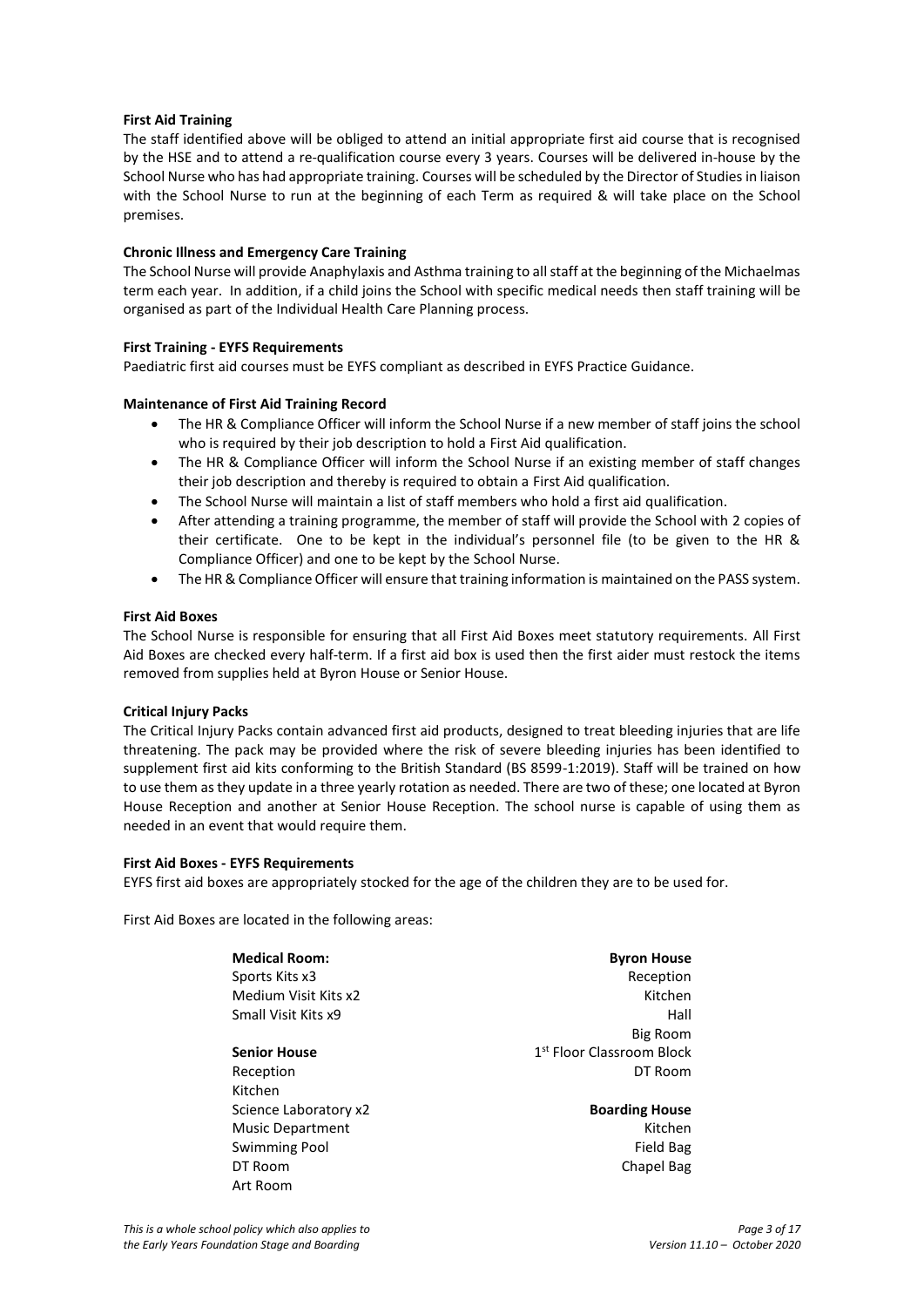| Hinsley Hall | <b>Other Locations</b> |
|--------------|------------------------|
| Back stage   | Pavilion               |
|              | Maintenance Workshop   |
| Garden House | <b>Minibuses</b>       |
|              | Garden club shed       |
| Reception    |                        |
| First Floor  |                        |

## **After-School Performances**

Staff organising after school evening performances are asked to nominate a first aider for the event on the **[Events Planning](https://www.sjcs.co.uk/sites/default/files/styles/Events%20and%20Trips%20Guidance/Events%20Planning%20Pro-Forma.docx) Form**. If staff are unsure about the appropriate level of cover required they need to seek advice in advance from the School Nurse or Bursar.

#### **After School Performances - Byron House (including EYFS)**

EYFS staff must nominate a suitably trained Paediatric First Aider to provide first aid cover for the event.

#### **School Visits**

When an activity is taking place offsite the designated leader of the party should ensure that they have details of any pupils/children with medical conditions and any treatment they require. They are also responsible for collecting a first aid kit from the School Nurse and for reporting any accidents that occur offsite.

Individual medical needs for all children will be identified on the school **[Risk Assessment](https://www.sjcs.co.uk/sites/default/files/styles/Events%20and%20Trips%20Guidance/Risk%20Assessment%20Template.docx) Form** and **[Consent](https://www.sjcs.co.uk/sites/default/files/styles/Events%20and%20Trips%20Guidance/Consent%20%26%20Medical%20Form%20for%20Educational%20Visits.docx)  [and Medical Form for Educational Visits](https://www.sjcs.co.uk/sites/default/files/styles/Events%20and%20Trips%20Guidance/Consent%20%26%20Medical%20Form%20for%20Educational%20Visits.docx)**. The School Nurse can assist with planning individualised care in advance of the trip. While visit locations have a legal duty to provide first aid cover, the school has a duty of care to ensure pupils remain safe. There must be adequately qualified staff and procedures in place to ensure first aid care can be delivered quickly and safely, without risking further harm to the pupil or placing the rest of the group at risk from being left unsupervised.

Within the current staffing ratio of around 1:10 for visits (1:6 for EYFS), one member of staff is to be appointed the nominated first aider (NFA) by the visit organiser. The NFA is responsible for carrying the first aid kit and visit mobile phone (to be collected from the bursary office). Prior to leaving school the visit organiser is to check that all members of staff have entered the relevant visit mobile phone number into their personal phones. Should a pupil become ill or injured during the visit, the supervising member of staff is to call the NFA for assistance, the NFA will then move to the incident with their group and pass their pupils under the supervision of the teacher of the sick or injured pupil. The NFA can then attend to the child requiring treatment in the knowledge that their own pupils are under supervision.

## **School Visits - Byron House (including EYFS)**

EYFS staff must nominate a suitably trained Paediatric First Aider to provide first aid cover for the trip. They will need to collect an EYFS first aid kit from Byron House reception.

#### **Dealing With a First Aid Event**

**Duties of a First Aider** 

- Respond promptly to calls for assistance.
- Give immediate assistance to casualties with injuries or illness.
- Ensure that an ambulance or professional medical help is summoned as appropriate.
- Record details of the accident and treatment.
- Clear the scene safely.
- Replace any first aid supplies used.

The rules of First Aid learned in training must be applied rigorously and professional help summoned if deemed necessary. An Emergency First Aid booklet is available for reference in each box or bag. In addition, specific guidance can be found in the following documents:

- **Guidelines for Dealing [with Medical Incidents](https://www.sjcs.co.uk/sites/default/files/styles/Medical/11%20Guidelines%20for%20Dealing%20with%20Incidents.pdf)**
- **Guidelines [for Staff Managing Head Injuries in Children](https://www.sjcs.co.uk/sites/default/files/styles/Medical/10%20Guideline%20for%20Managing%20Head%20Injuries%20in%20Children.pdf)**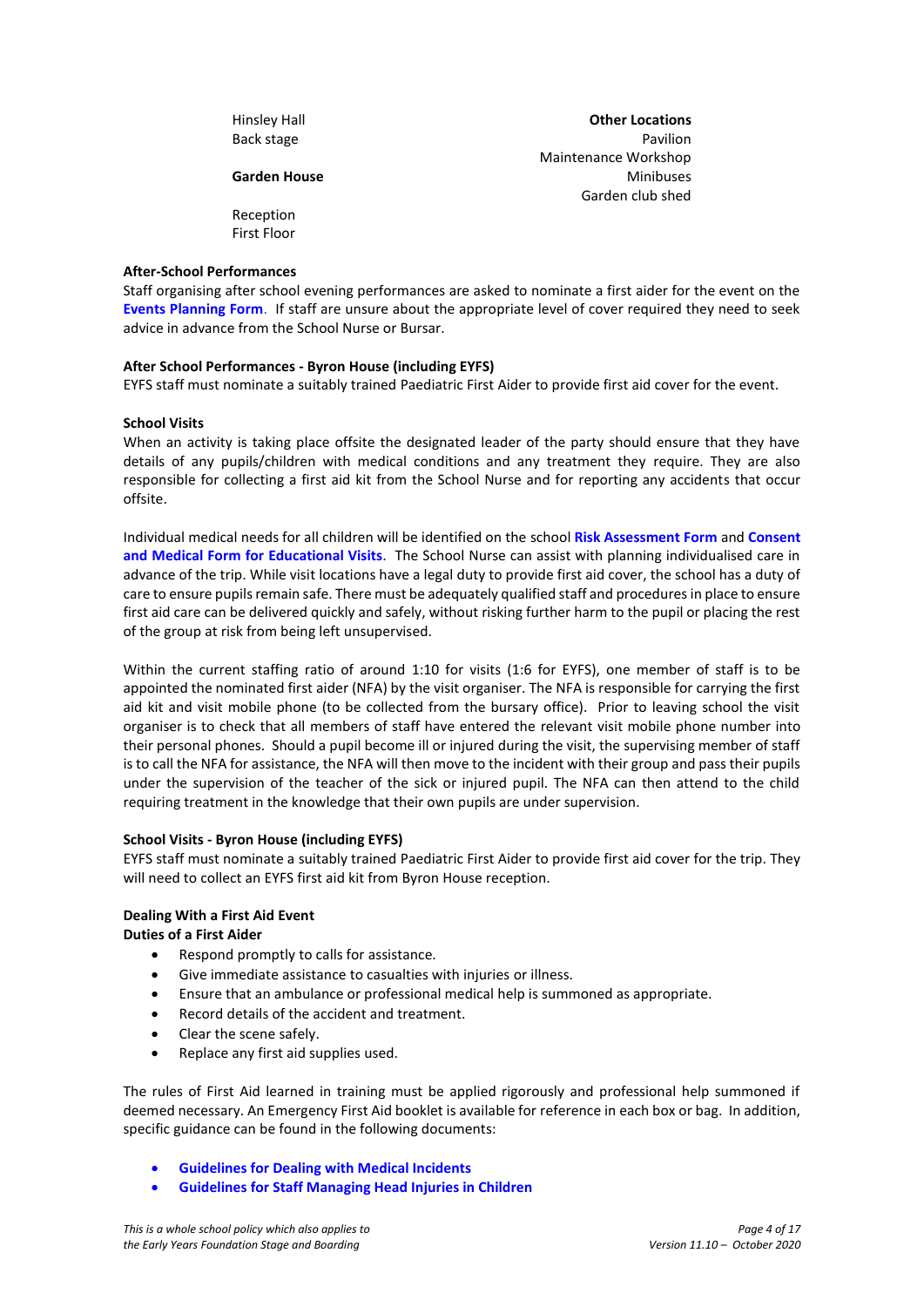**[Head Injury Form](https://www.sjcs.co.uk/sites/default/files/styles/Medical/Head%20Injury%20Form.docx)**

If in any doubt, the First Aider should summon help from:

- Another School First Aider from the list of First Aiders
- School Nurse: 272752 or 07740 109343
- $\bullet$  NHS 111
- **•** Emergency services: 999

A list of all of the First Aiders in the school is kept by the Senior School Secretary and the Byron House Receptionist. There is always a qualified First Aider on duty during school hours, based in the Medical Room at Senior House.

**For Byron House (including EYFS)** during school hours there is always a paediatric trained First Aider located at Byron House Reception.

**For the Boarding House** there is always a qualified First Aider on duty outside school hours.

## **Bodily Fluid Spillage**

Specific guidance can be found in the following documents: **[Body Fluid Spillage Policy](#page-10-0)** (see Appendix 3)**.**

Following an incident within the school or boarding house, any bodily fluids must be dealt with according to the policy. It is the responsibility of first aiders and the facilities department to ensure this is done effectively.

#### **Bodily Fluid Spillage - Byron House (including EYFS)**

Any incidence involving bodily fluids at Byron House must also be dealt with in accordance with the policy.

#### **Contacting Parents / Guardians**

For all but the most minor consultations, parents/guardians should be contacted if their child has received the attention of a First Aider. This should be done as soon as possible after the event. In the case of a head injury, the **[Head Injury Form](https://www.sjcs.co.uk/sites/default/files/styles/Medical/Head%20Injury%20Form.docx)** should be completed and emailed or given to their parent or guardian. Please refer to **[Guidelines for Dealing with Incidents](https://www.sjcs.co.uk/sites/default/files/styles/Medical/11%20Guidelines%20for%20Dealing%20with%20Incidents.pdf)** for further guidance.

#### **Accident Reporting**

All accidents/ incidents should be recorded on PASS in the Child's medical records, please refer to the **[Medical Records Policy.](https://www.sjcs.co.uk/sites/default/files/styles/Medical/05%20Medical%20Records%20Policy.pdf)** Accidents requiring remedial action or referral to hospital or GP must also be reported on the school Accident/ Incident Report Form.

#### **Accident Reporting - Byron House (including EYFS)**

For any accident or incident occurring in EYFS, a full written record of any accident, injuries and first aid treatment given will be made using the school **[Accident/ Incident Report Form.](https://www.sjcs.co.uk/sites/default/files/styles/Medical/Accident%20Incident%20Report%20Form.doc)** All sections of the form will be completed. Parents will be informed of this information on the same day or as soon as reasonably practical.

Completed accident forms will be sent to the School Nurse and Bursar. The Bursar will complete RIDDOR Forms where necessary under the statutory regulations. An over view of all accidents is made by the Bursar to ensure risk assessments are carried out if necessary.

#### **Guidance on When to Call an Ambulance** (refer to Appendix 2)

In a life-threatening emergency, if someone is seriously ill or injured and their life is at risk always call 999. Examples of medical emergencies include (but are not limited to):

- chest pain
- difficulty in breathing such as a severe asthma attack (see Appendix 4)
- unconsciousness
- severe loss of blood
- severe burns or scalds
- choking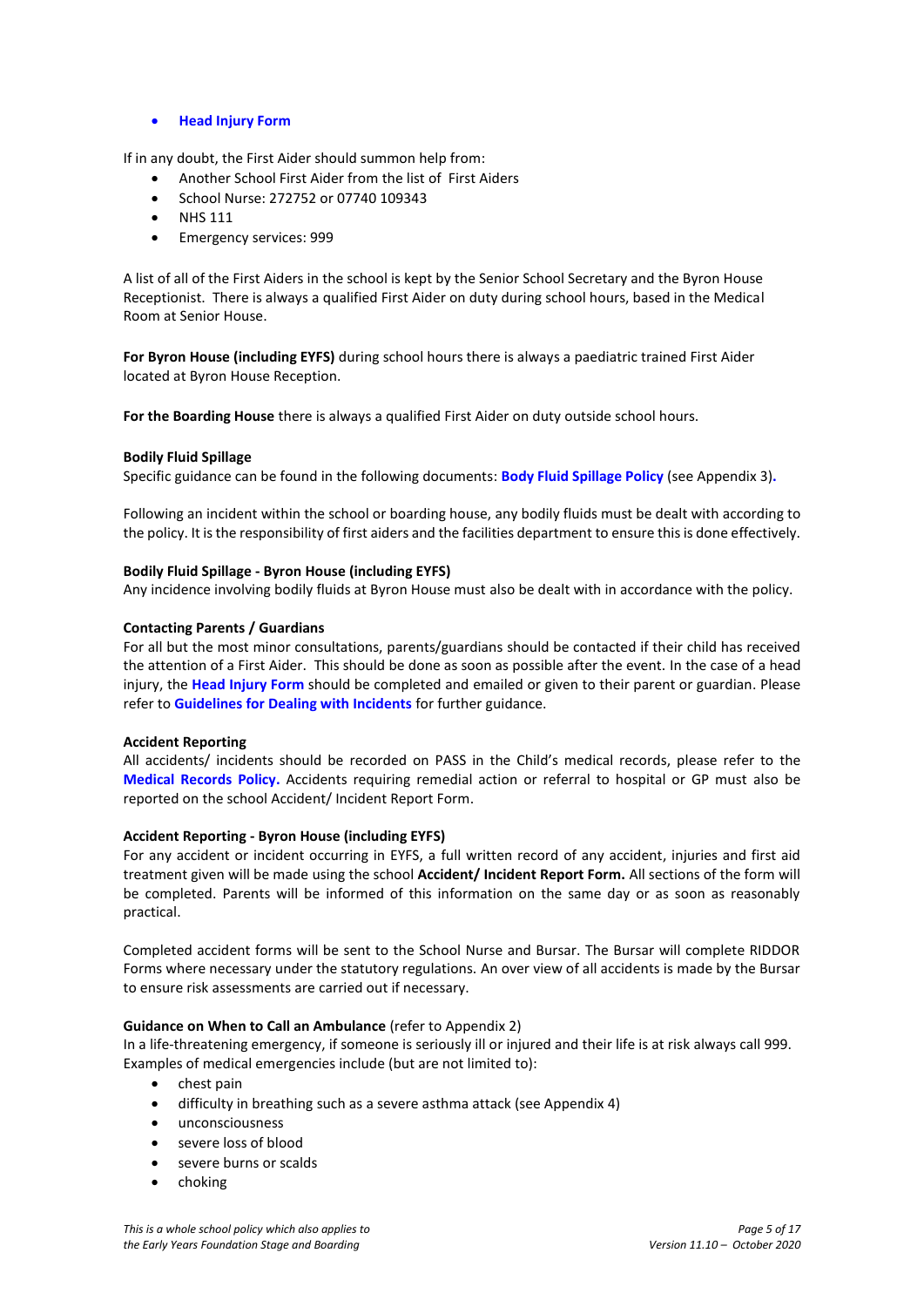- concussion
- drowning
- severe allergic reactions (see Appendix 5)
- diabetic emergencies (see Appendix 6)
- fitting (see Appendix 7)

In an emergency an ambulance will be called by the School Nurse, School Secretary, First Aider or another nominated person.

## **Guidance to Staff for management of Chronic Medical Conditions & Disabilities within School (including Boarders and EYFS)**

As part of the admissions process, parents are required to complete a **[Health Questionnaire](https://www.sjcs.co.uk/sites/default/files/styles/Medical/Health%20Questionnaire.docx)** which highlights on-going medical conditions and any significant past or family medical history. Thereafter, parents are required to update the School Nurse of any other changes that occur throughout the year. Medical information is made available to members of staff within the School if it is deemed important for the safety and wellbeing of the child. For certain medical conditions an Individual Health Care Plan will need to be put in place and is reviewed each term. For children whose condition falls under SENDA, a 'reasonable adjustments checklist' is completed, and a care plan written that is tailored to the needs of the child. This process is co-ordinated by the School Nurse in liaison with parents and relevant school staff. In addition, the School Nurse delivers annual training to all staff on Anaphylaxis and Asthma.

Please refer to Appendices 4-7 for detailed procedures covering Asthma, Anaphylaxis, Diabetes & Epilepsy.

## Management of Acute Illness

## **Absence**

If a child is unwell and needs to be kept off school, it is essential that parents telephone or email the School Office on the first morning of absence with brief details. If parents have not communicated with the School, the secretary at Byron House or Senior House will contact parents of an absent child during the morning. For further details, please refer to **[Registration & Attendance,](https://www.sjcs.co.uk/registration-and-attendance) [Signing In and Signing Out.](https://www.sjcs.co.uk/signing-and-signing-out)** Parents are asked to send an Absence Slip**,** explaining the child's absence, on the day of his or her return, addressed to the Secretary.

A request to be 'Off-Games' should be addressed to the Form Teacher at Byron House or to the School Nurse at Senior House.

## **Infectious Illnesses (including EYFS)**

Examples are Chicken Pox, Parvovirus, Measles, Mumps, Rubella, Whooping Cough, Scarlet Fever, 'Flu, Vomiting and Diarrhoea. If an infectious illness is suspected or reported in the School, the School Nurse must be made aware immediately. Following current guidelines from Public Health England, the School Nurse will request that a message be sent to members of the School community as appropriate to advise them of the presence of the illness and any measures that need to be taken, liaising with parents as required. This will ensure that parents are aware of the illness, its treatment and the recommended period of time for children who have been infected need to be kept away from school to prevent the illness spreading.

#### **Becoming Unwell at School - Senior House**

If a child becomes unwell at school then they will go to the Medical Room at Senior House where an assessment will be made by the School Nurse or a qualified First Aider. Many minor ailments can be treated with non-prescription medication such as paracetamol for a headache. If necessary then parents / guardians will be contacted and suitable arrangements made for the child to go home from school.

The School will follow guidelines set by Public Health England with regard to the recommended period of absence for a particular illness. The aim is to minimise the spread of the illness through the School and we appreciate parents' co-operation in following the guidelines.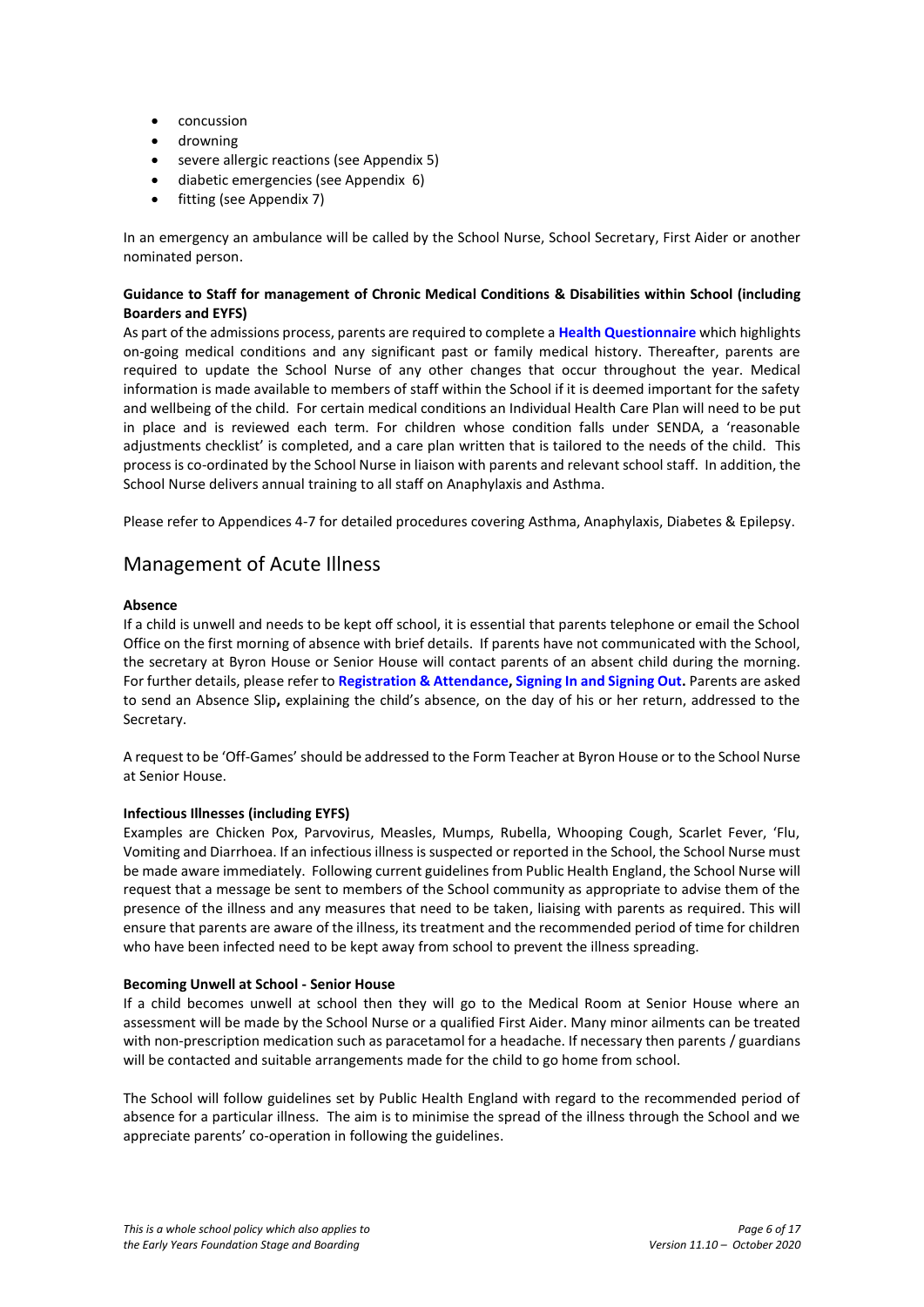## **Becoming Unwell at School - Byron House (including EYFS)**

If a child becomes unwell at Byron House then they will go to Reception where they will be assessed by a qualified first aider, and the School Nurse may be called to attend. If necessary then parents / guardians and / or carers will be contacted and suitable arrangements made for the child to go home from school.

## **Illness in the Boarding House**

The Matron is on hand each morning to administer any medications. She will then note any health concerns that have arisen overnight and liaise with the School Nurse who is on duty from 0800-16.30 during the week. The Nurse will then assess any child that is unwell or injured and decide if they need to see their GP. In this case, the Nurse will liaise with the child's parents to arrange this and a member of the Boarding House staff or a parent will accompany the child to the GP.

Pupils may go back to the boarding house during the school day if they are ill or exhausted. Everyone must know where the boarder is at all times and there must be an adult supervising in the house for the duration of the time that the boarder is there, refer to **[Procedure for Sending a Child back to the Boarding House](https://www.sjcs.co.uk/sites/default/files/styles/Boarding%20Guidance/19%20Procedure%20for%20sending%20a%20child%20back%20to%20the%20Boarding%20House%20during%20the%20School%20Day.pdf)**.

## Isolation Area

This is the annexe, which is self-contained and part of the school, with seating and a bathroom for children from both Byron House, Senior House and the boarding house. This is an area which can be used by children that are traced by the NHS or present during the school day with symptoms that appear to related to covid. Where they can remain with the school nurse during school hours until collected by a parent or carer. This area will then be cleaned down as needed, 72 hours after being vacated.

## Medication

Specific guidance can be found in the following documents:

**[Administration of Medicines Policy](https://www.sjcs.co.uk/sites/default/files/styles/Medical/07%20Administration%20of%20Medicines%20Policy.pdf) [Parental Agreement for Medication Administration Form](https://www.sjcs.co.uk/sites/default/files/styles/Medical/Parental%20Agreement%20for%20Medication%20Administration%20Form.docx) [Prescription Medication Record](https://www.sjcs.co.uk/sites/default/files/styles/Medical/Prescription%20Medication%20Record.doc) [Non-Prescription Medication Formulary](https://www.sjcs.co.uk/sites/default/files/styles/Medical/12%20Non-Prescription%20Medication%20Formulary.pdf) [Non-Prescribed Medication Record](https://www.sjcs.co.uk/sites/default/files/styles/Medical/Non-Prescribed%20Medication%20Record.doc)**

## **Prescription Medication – Senior House & Boarding House**

If a child is prescribed medication which is required to be administered during the school day, the medicine must be delivered by a parent/carer to the School Nurse. The [Parental Agreement for Medication](http://www.school-portal.co.uk/GroupDownloadFile.asp?GroupId=40372&ResourceID=4849942)  [Administration Form](http://www.school-portal.co.uk/GroupDownloadFile.asp?GroupId=40372&ResourceID=4849942) must be completed by the parent/carer and the School Nurse will prepare a [Prescription Medication Record](https://www.sjcs.co.uk/sites/default/files/styles/Medical/Prescription%20Medication%20Record.doc) which must be completed.

## **Prescribed Medication – Byron House (including EYFS)**

Medicine must only be administered to a child where written permission for that particular medicine has been obtained from the child's parent/carer. A Parental Agreement for [Medication Administration Form](http://www.school-portal.co.uk/GroupDownloadFile.asp?GroupId=40372&ResourceID=4849942) must be completed by the parent/carer, and the Byron House Secretary will prepare a [Prescription](https://www.sjcs.co.uk/sites/default/files/styles/Medical/Prescription%20Medication%20Record.doc)  [Medication Record](https://www.sjcs.co.uk/sites/default/files/styles/Medical/Prescription%20Medication%20Record.doc) which must be completed. If a child is prescribed medication which is required to be administered during the Byron House school day, the medicine must be delivered by a parent/carer to the Byron House Secretary. Any Medication that is issued to a child at Byron House must be recorded on the [Prescription Medication Record.](https://www.sjcs.co.uk/sites/default/files/styles/Medical/Prescription%20Medication%20Record.doc) The Byron House Secretary will send an email to parents the same day or as soon as reasonably practicable informing them that their child has been given medication at school. For further information please see th[e Administration of Medicines Policy.](https://www.sjcs.co.uk/sites/default/files/styles/Medical/07%20Administration%20of%20Medicines%20Policy.pdf)

## **Non-Prescription Medication – Senior House & Boarding House**

A selection of non-prescription medication is available at Senior House and in the Boarding House for the administration of medication in circumstances which do not constitute an emergency, for example giving Paracetamol for a headache. Please refer to the [Non-Prescription Medication Formulary](https://www.sjcs.co.uk/sites/default/files/styles/Medical/12%20Non-Prescription%20Medication%20Formulary.pdf) for a comprehensive list of the medications available. Parents are asked, as part of the Health Questionnaire, to consent to this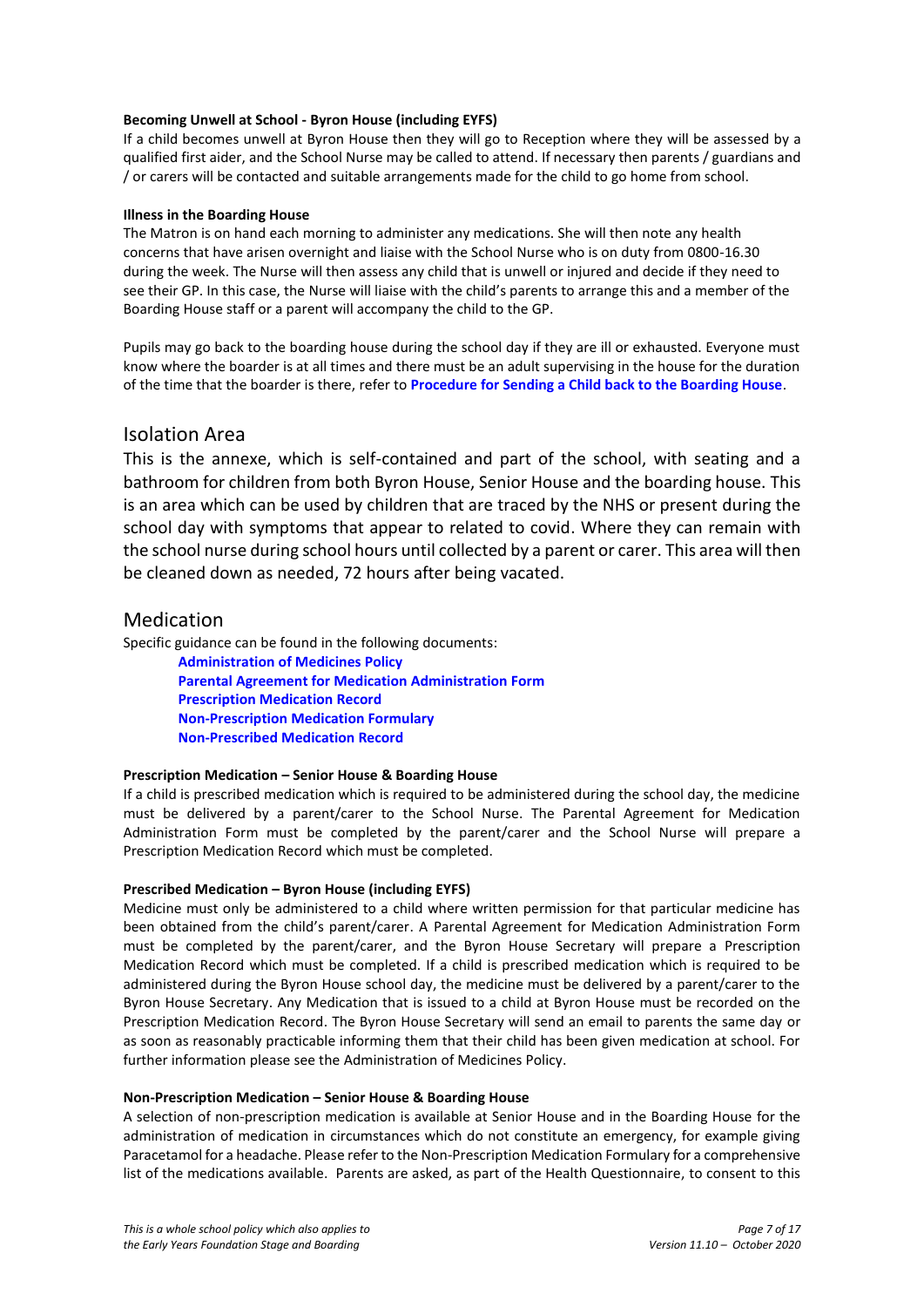procedure. Any Medication that is issued to a child at school or in the Boarding House must be recorded on th[e Non-Prescribed Medication Record.](https://www.sjcs.co.uk/sites/default/files/styles/Medical/Non-Prescribed%20Medication%20Record.doc) For further information please see th[e Administration of Medicines](https://www.sjcs.co.uk/sites/default/files/styles/Medical/07%20Administration%20of%20Medicines%20Policy.pdf)  [Policy.](https://www.sjcs.co.uk/sites/default/files/styles/Medical/07%20Administration%20of%20Medicines%20Policy.pdf)

## **Non-Prescription Medication – Byron House (including EYFS)**

A selection of non-prescription medication is also available at Byron House for the administration of medication in circumstances which do not constitute an emergency, for example giving Paracetamol for a headache. Please refer to the [Non-Prescription Medication Formulary.](https://www.sjcs.co.uk/sites/default/files/styles/Medical/12%20Non-Prescription%20Medication%20Formulary.pdf) Parents are asked, as part of the Health Questionnaire, to consent to this procedure. For safety reasons, medication cannot be given before 12 noon without consulting a parent or guardian as a child may have already have been given medication before coming to school.

Any Medication that is issued to a child at Byron House must be recorded on the [Non-Prescribed Medication](https://www.sjcs.co.uk/sites/default/files/styles/Medical/Non-Prescribed%20Medication%20Record.doc)  [Record.](https://www.sjcs.co.uk/sites/default/files/styles/Medical/Non-Prescribed%20Medication%20Record.doc) The Byron House Secretary will send an email to parents the same day or as soon as reasonably practicable informing them that their child has been given medication at school. For further information please see the [Administration of Medicines Policy.](https://www.sjcs.co.uk/sites/default/files/styles/Medical/07%20Administration%20of%20Medicines%20Policy.pdf)

## **Medication - Boarding House requirements**

All medication is stored in lockable medicine cabinets, and full records are kept of all medication administered using the [Prescription Medication Record](https://www.sjcs.co.uk/sites/default/files/styles/Medical/Prescription%20Medication%20Record.doc) or [Non-Prescribed Medication Record](https://www.sjcs.co.uk/sites/default/files/styles/Medical/Non-Prescribed%20Medication%20Record.doc) as appropriate. Boarders allowed to self-medicate are assessed as sufficiently responsible to do so, and the confidentiality and rights of boarders as patients are appropriately respected at all times.

## Health Promotion

## **Sun Protection Policy**

The School takes a proactive approach to protect children and staff against the harmful effects of the sun and has developed a **[Sun Protection Policy.](https://www.sjcs.co.uk/sites/default/files/styles/Policies/SJCS%20Sun%20Protection%20Policy.pdf)** This policy is sent to parents / guardians at the beginning of every summer term and is always available on the school website.

## **Immunisation**

Parents are asked to supply details of their child's immunisation history on the **[Health Questionnaire](https://www.sjcs.co.uk/sites/default/files/styles/Medical/Health%20Questionnaire.docx)**. The School Nurse will review this information and will contact parents if it appears that some immunisations are missing. Parents are encouraged to contact their GP surgery to arrange for immunisation if necessary. No child shall be denied access to St John's College School due to the fact that they have not received the immunisations recommended by NHS guidelines. Please note that:

- Immunisation against the Human Papilloma Virus has been made available from October 2008 and all children in our Sixth Form are offered the opportunity to be immunised at school.
- The school will support NHS childhood vaccination campaigns such as the NHS 'flu programme for children.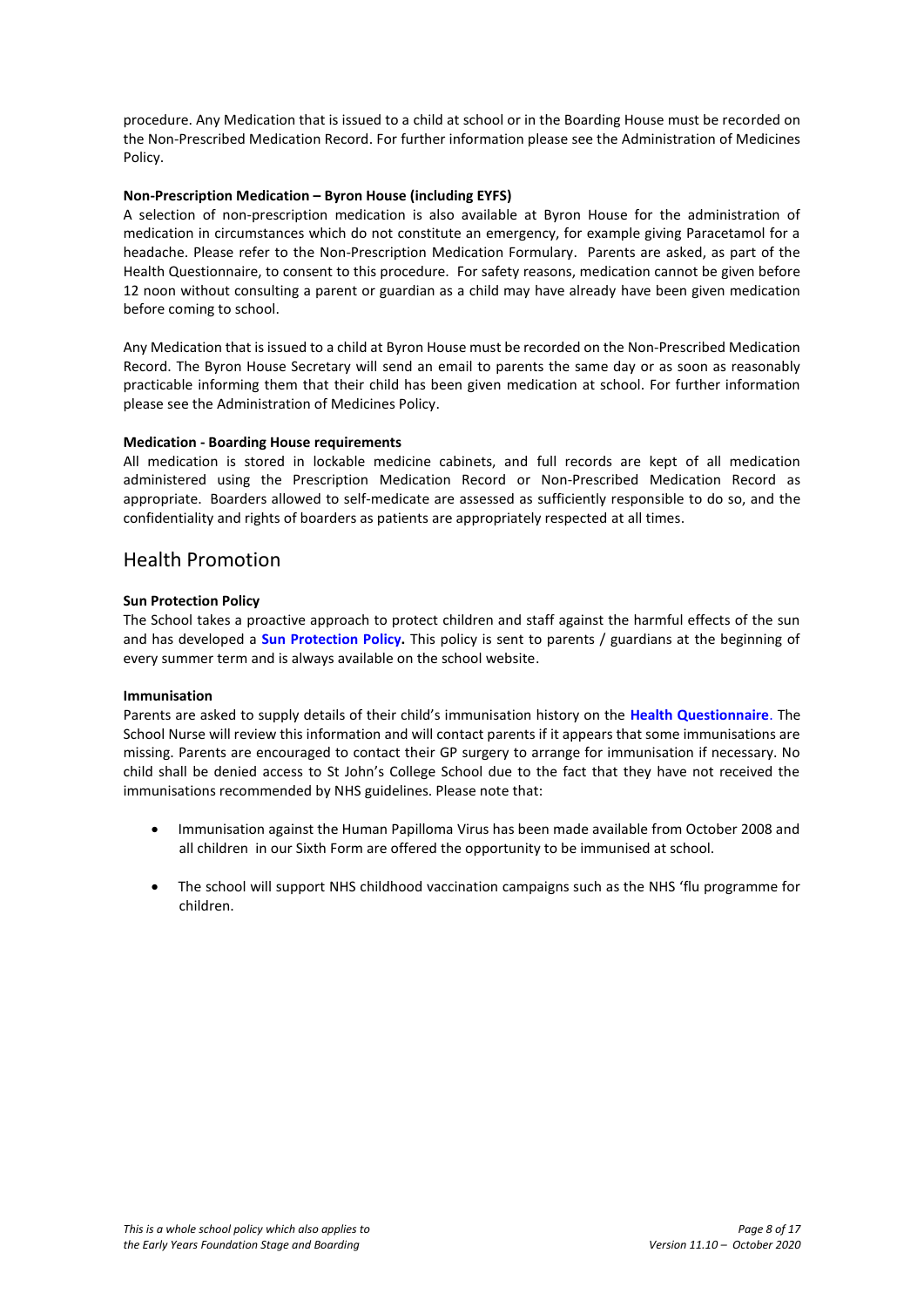# Appendix 1

## **All Staff with a First Aid Qualification**

| <b>Name</b>             | <b>Certificate</b>   | <b>Name</b>             | <b>Certificate</b>   |
|-------------------------|----------------------|-------------------------|----------------------|
| <b>Elaine Atkin</b>     | <b>Emergency FAW</b> | Olivia Grenfell         | <b>Emergency FAW</b> |
| Sarah Bailey            | Paediatric FA        | Julie Hannaford         | Paediatric FA        |
| Sam Ball                | <b>Emergency FAW</b> | <b>Stephen Harding</b>  | Paediatric FA        |
| Lisa Bedford            | Paediatric FA        | Drusilla Harris         | <b>Emergency FAW</b> |
| Mark Belcher            | <b>Emergency FAW</b> | Fran Hawkins            | Paediatric FA        |
| <b>Chantal Brohm</b>    | <b>Emergency FAW</b> | <b>Jack Hawkins</b>     | Paediatric FA        |
| Katherine Brown         | Paediatric FA        | <b>Katie Hovell</b>     | Paediatric FA        |
| <b>Rachel Brunning</b>  | Paediatric FA        | Tristan Igglesden       | <b>Emergency FAW</b> |
| <b>Robert Carter</b>    | <b>Emergency FAW</b> | <b>Archie Inns</b>      | <b>Emergency FAW</b> |
| <b>Alice Cash</b>       | Paediatric FA        | Rowan Isles             | <b>Emergency FAW</b> |
| Erin Chesterfield       | Paediatric FA        | Debby Jepps             | Paediatric FA        |
| Leisle Chippington      | Paediatric FA        | Catherine Jones         | <b>Emergency FAW</b> |
| Neil Chippington        | <b>Emergency FAW</b> | Sally Jones             | <b>Emergency FAW</b> |
| Joanna Clarke           | <b>Emergency FAW</b> | Andrea Kendall          | <b>Emergency FAW</b> |
| Julia Clarke            | Paediatric FA        | Simon Kirk              | Paediatric FA        |
| <b>Tim Clarke</b>       | <b>Emergency FAW</b> | Laura Kohler            | <b>Emergency FAW</b> |
| David Claydon           | <b>Emergency FAW</b> | Martina Krausova        | Paediatric FAW       |
| <b>Ben Clilverd</b>     | <b>Emergency FAW</b> | Jo May                  | <b>Emergency FAW</b> |
| Celia Cobb              | <b>Emergency FAW</b> | Gareth McComb           | Paediatric FA        |
| <b>Matthew Cobb</b>     | Paediatric FA        | <b>Andrew McDermott</b> | <b>Emergency FAW</b> |
| Rosie Cope              | Paediatric FA        | Katy McLarnon           | Paediatric FA        |
| Alan Crow               | <b>Emergency FAW</b> | David Millward          | <b>Emergency FAW</b> |
| Nikki Curtis-Smith      | Paediatric FA        | <b>Stacy Milton</b>     | <b>Emergency FAW</b> |
| Kirsten Crasto          | Paediatric FA        | Pilar Munoz             | Paediatric FA        |
| Janice Day              | Paediatric FA        | <b>Emily Peebles</b>    | Paediatric FA        |
| Kimberley Dempster      | Paediatric FA        | Deborah Phillips        | <b>Emergency FAW</b> |
| Sam Downer              | <b>Emergency FAW</b> | <b>Giles Phillips</b>   | Paediatric FA        |
| <b>Roger Drewitt</b>    | <b>Emergency FAW</b> | Sarah Pollard           | Paediatric FA        |
| Charlotte Dyer          | Paediatric FA        | Jane Roach              | Paediatric FA        |
| Joseph Dyer             | <b>Emergency FAW</b> | Mary Robb               | <b>Emergency FAW</b> |
| <b>Will Evans</b>       | <b>Emergency FAW</b> | Lyndsey Sadler          | Paediatric FA        |
| Sarah Feely             | <b>Emergency FAW</b> | <b>Tom Seal</b>         | <b>Emergency FAW</b> |
| <b>Richard Fisher</b>   | <b>Emergency FAW</b> | Simon Stearn            | Paediatric FA        |
| Jan Fletcher            | <b>Emergency FAW</b> | Nicola Taylor           | Paediatric FA        |
| Kathryn Gill            | Paedraitic FA        | Ashleigh Thomson        | Paediatric FA        |
| <b>Steven Glitherow</b> | Paediatric FA        | Charlie Thompson        | <b>Emergency FAW</b> |
| Natalie Goldsmith       | <b>Emergency FAW</b> | Liza Watson             | <b>Emergency FAW</b> |
| Anne-Marie Grant        | Paediatric FA        | Sarah Williams          | Paediatric FA        |
| Clare Gray              | Paediatric FA        | Amira Zieba             | <b>Emergency FAW</b> |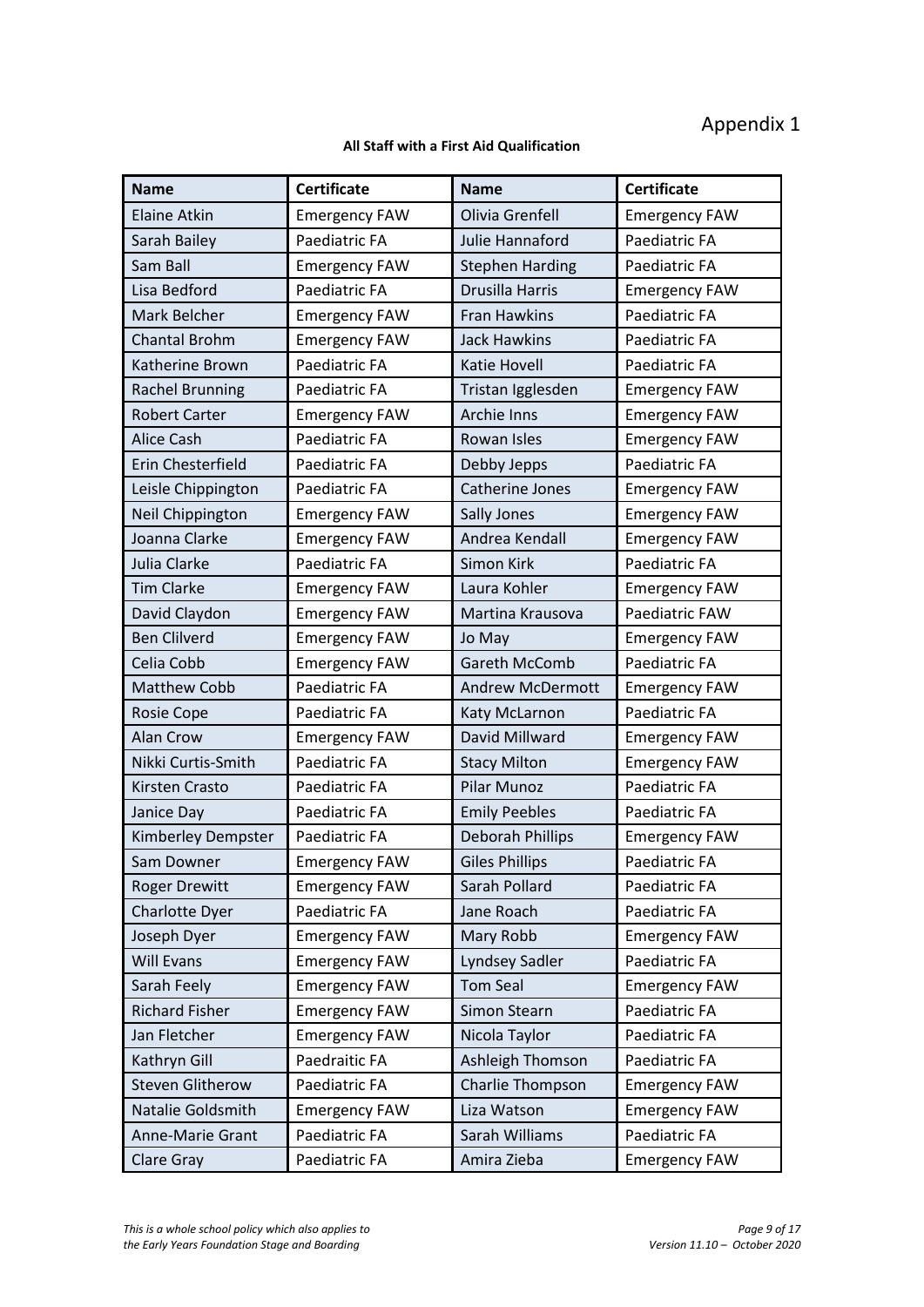## **Contacting Emergency Services**

A qualified first aider, the School Nurse or another nominated person will dial 999, ask for an ambulance and then speaking clearly and slowly be ready with the following information:

- 1. The school telephone number (Senior House: 01223 353532, Byron House: 01223 353817, Boarding House: 01223 327007) or mobile number calling from.
- 2. The location as follows:
	- The postcode of the building where the ambulance needs to come to (see box below).
	- Give exact location in the school of the person needing help.
- 3. The name of the person needing help.
- 4. The approximate age of the person needing help.
- 5. A brief description of the person's symptoms (and any known medical condition).
- 6. Inform ambulance control of the best entrance to the school and state that the crew will be met at this entrance and taken to the pupil.

Do not hang up until the information has been repeated back.

Please note that the person calling should be with the child, as the emergency services may give first aid instructions.

#### **Send a member of staff to wait at the entrance to guide the ambulance service to the person needing help.**

Also ensure that one or more of the following members of staff are informed that an ambulance has been called to the school: Byron House or Senior House Secretary, School Nurse, Bursar, Headmaster, Deputy Headmistress, Byron House Headmistress.

#### **Ensure that the child's parents / guardians have been contacted.**

#### **Never cancel an ambulance once it has been called.**

School address -

**St John's College School, then either:**

BYRON HOUSE – 63 Grange Road, Cambridge CB3 9AA

SENIOR HOUSE – 73 Grange Road, Cambridge CB3 9AA

SPORTS FIELD / PAVILION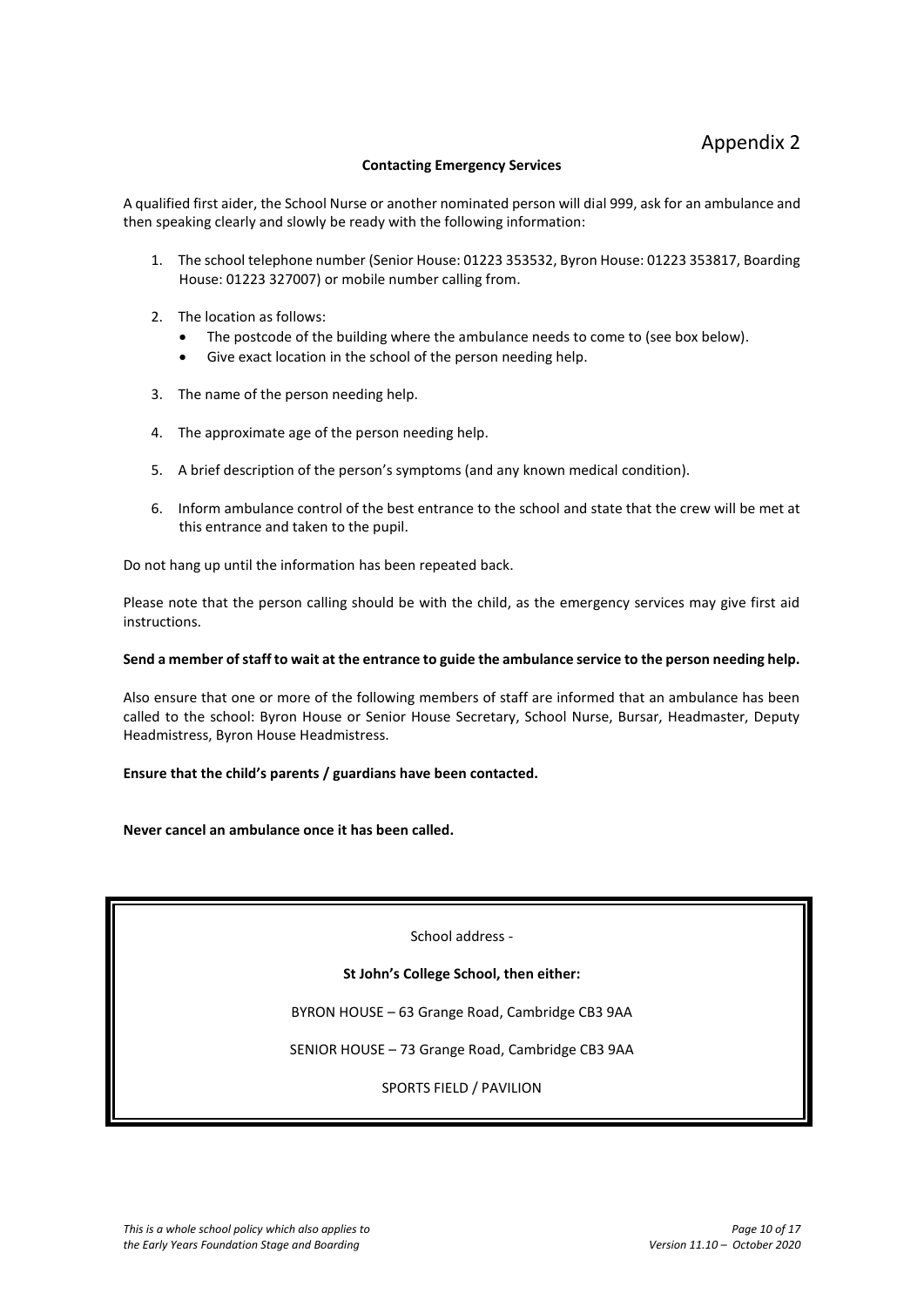## **Body Fluid Spillage Policy**

## <span id="page-10-0"></span>**Introduction**

Blood and body fluids (e.g. faeces, vomit, saliva, urine, nasal and eye discharge) may contain viruses or bacteria capable of causing disease. It is therefore vital to protect both yourself and others from the risk of cross infection. In order to minimize the risk of transmission of infection both staff and pupils should practice good personal hygiene and be aware of the procedure for dealing with body spillages. This document is to be used in conjunction with Public Health England: Guidance on infection control in schools and other childcare settings (September 2014).

There are Body Fluid Disposal Kits available at Senior House reception, in the Boarding House Disabled Toilet and at Byron House reception.

Staff are advised to contact the Head of Maintenance so that he can arrange for a member of his team to help to clean the area appropriately, but the initial clean-up of the situation should be carried out by the person(s) who is at the scene of the incident:

## **Body Fluid Spillage Clean-Up Procedure**

- 1. Cordon off the area until clean-up is completed.
- 2. Put on disposable gloves from the nearest First Aid kit.
- 3. Place absorbent towels over the affected area and allow the spill to absorb.
- 4. Wipe up the spill using these and then place in a bin (which has a bin liner).
- 5. Put more absorbent towels over the affected area and then contact the Facilities Manager for further help.
- 6. If a Body Fluid Disposal Kit is available then the instructions for use should be followed. If not then contaminated paper towels need to be placed in a bin with a bin liner, tied up and ideally put in a yellow bin bag or double bagged and put in an outside bin.
- 7. If the spillage has been quite extensive then the area may need to be closed off until the area can be cleaned correctly.
- 8. The area must be cleaned with disinfectant following the manufacturer's instructions.
- 9. An appropriate hazard sign needs to be put by the affected area.
- 10. The area should be ventilated and left to dry.
- 11. All reusable cleaning equipment needs to be appropriately disinfected according to the manufacturer's instructions.
- 12. Anyone involved in cleaning up the spillage must wash their hands.

Please note that:

- The bin that has had the soiled paper towels put in needs to be tied up and ideally placed in the yellow bin or double bagged and put in an outside bin.
- Any article of clothing that has been contaminated with the spill should be wiped cleaned and then put in a plastic bag and tied up for the parents to take home.
- Any soiled wipes, tissues, plasters, dressings etc. must ideally be disposed of in the clinical waste bin (yellow bag). If not available then the gloves being used needs to be taken off inside out so that the soiled item is contained within them. This can be placed in a sanitary waste disposal bin which is regularly emptied.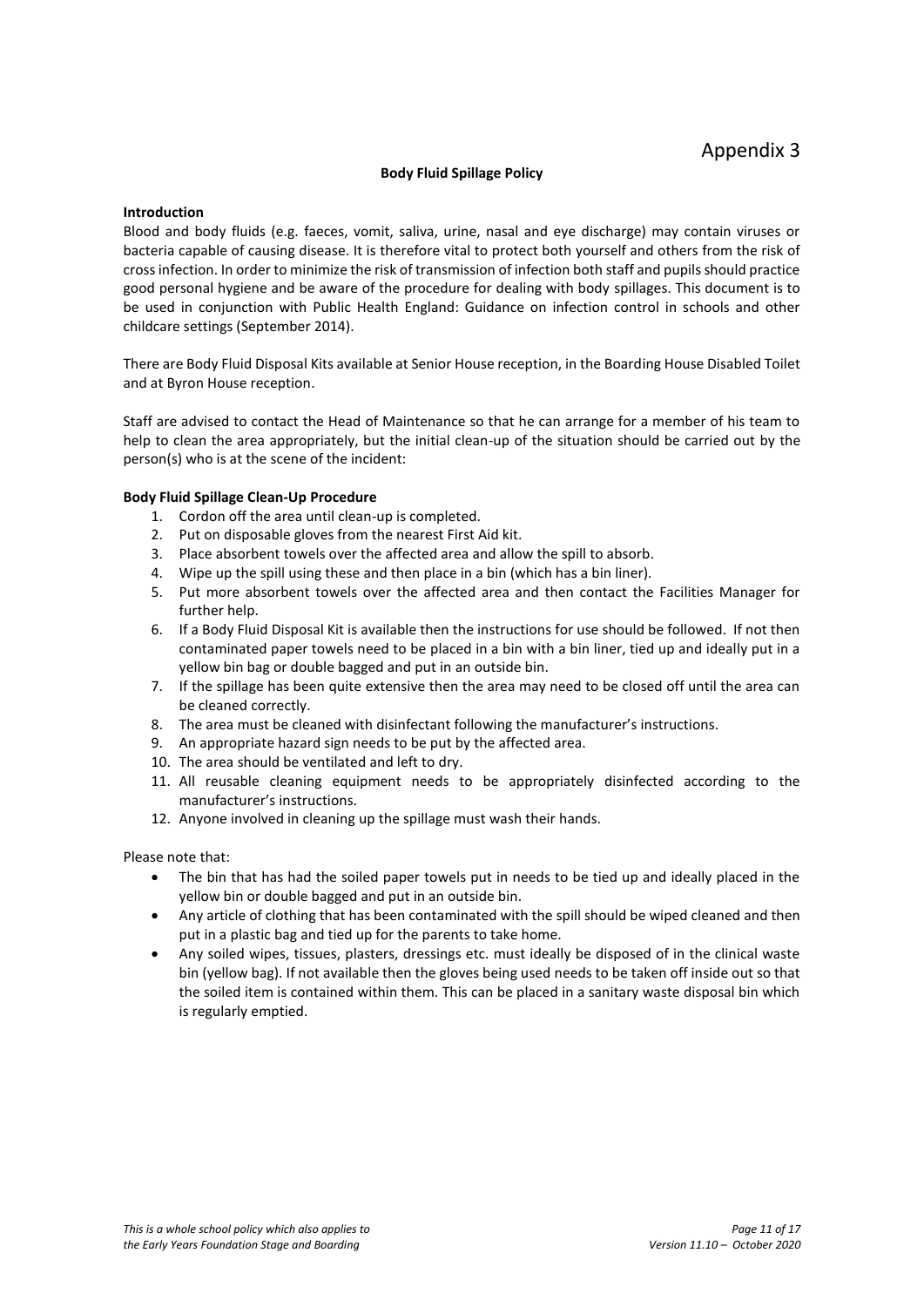## Appendix 4

## **Asthma Emergency Procedures (***Please also refer to the school Asthma Form***)**

## **Common signs of an asthma attack:**

- coughing
- shortness of breath
- wheezing
- feeling tight in the chest
- being unusually quiet
- difficulty speaking in full sentences
- sometimes younger children express feeling tight in the chest and a tummy ache.

## **Do . . .**

- keep calm
- encourage the pupil to sit up and slightly forward do not hug them or lie them down
- make sure the pupil takes two puffs of their reliever inhaler (usually blue) immediately and preferably through a spacer
- ensure tight clothing is loosened
- reassure the pupil.

If there is no immediate improvement, continue to make sure that the pupil takes two puffs of reliever inhaler every two minutes up to 10 puffs or until their symptoms improve.

## **999**

Call an ambulance urgently for any of the following:

- the pupil's symptoms do not improve in 5–10 minutes
- the pupil is too breathless or exhausted to talk
- the pupil's lips are blue
- you are in any doubt.

Ensure the pupil takes two puffs of their reliever inhaler every two minutes until the ambulance arrives.

## **After a minor asthma attack**

- Minor attacks should not interrupt the involvement of a pupil with asthma in school. When the pupil feels better they can return to school activities.
- The parents/guardians must always be told if their child has had an asthma attack.

## **Important things to remember when an asthma attack occurs**

- Never leave a pupil having an asthma attack.
- If the pupil does not have their inhaler and/or spacer with them, send another teacher or pupil to School Reception to get their spare inhaler and/or spacer.
- In an emergency situation school staff are required under common law, duty of care, to act like any reasonably prudent parent.
- Reliever medicine is very safe. During an asthma attack do not worry about a pupil overdosing.
- Send a pupil to get another teacher/adult if an ambulance needs to be called.
- Contact the pupil's parents/carers immediately after calling the ambulance.
- A member of staff should always accompany a pupil taken to hospital by ambulance and stay with them until their parent arrives.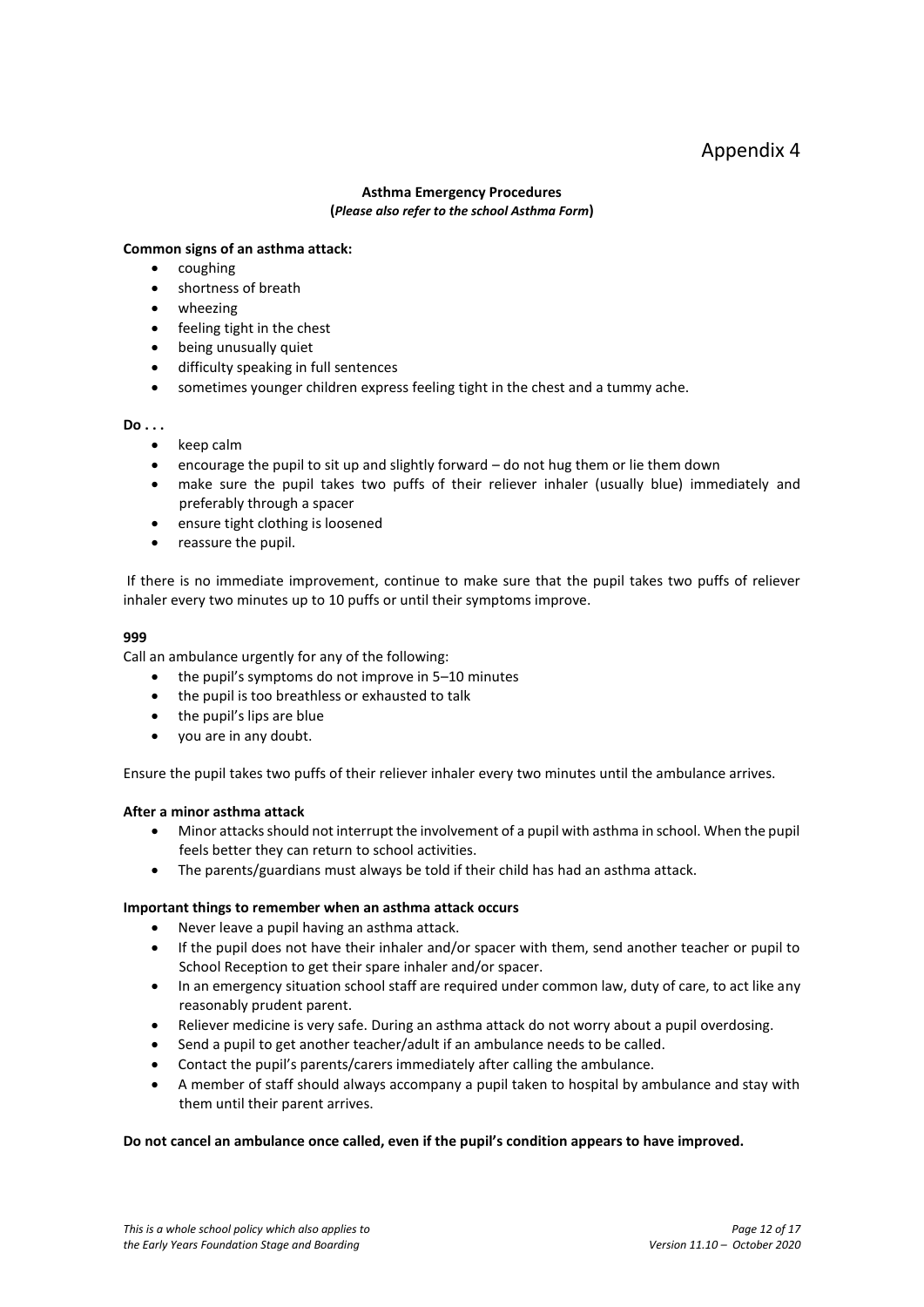## **Anaphylaxis Emergency Procedures (***Please also refer to the school Epipen Policy***)**

## **Anaphylaxis has a whole range of symptoms**

Any of the following may be present, although most pupils with anaphylaxis would not necessarily experience all of these:

- generalised flushing of the skin anywhere on the body
- nettle rash (hives) anywhere on the body
- difficulty in swallowing or speaking
- swelling of throat and mouth
- alterations in heart rate
- severe asthma symptoms (see Appendix 3 for more details)
- abdominal pain, nausea and vomiting
- sense of impending doom
- sudden feeling of weakness (due to a drop in blood pressure)
- collapse and unconsciousness.

## **Do . . .**

If a pupil with allergies shows any possible symptoms of a reaction:

- assess the situation
- follow the pupil's emergency procedure closely, these instructions will have been given by the hospital consultant
- administer appropriate medication in line with perceived symptoms

## **999**

If you consider that the pupil's symptoms are cause for concern, call for an ambulance (see Appendix 2). State:

- that you believe them to be suffering from anaphylaxis
- the cause or trigger (if known)

While awaiting medical assistance the designated trained staff should:

- continue to assess the pupil's condition
- position the pupil in the most suitable position according to their symptoms

## **Symptoms and the position of pupil**

- If the pupil is feeling faint or weak, looking pale, or beginning to go floppy, lay them down with their legs raised. They should NOT stand up
- If there are also signs of vomiting, lay them on their side to avoid choking
- If they are having difficulty breathing caused by asthma symptoms or by swelling of the airways they are likely to feel more comfortable sitting up

## **Do . . .**

- If symptoms are potentially life-threatening, give the pupil their adrenaline injector into the outer aspect of their thigh
- Make a note of the time the adrenaline is given in case a second dose is required and also to notify the ambulance crew
- On the arrival of the paramedics or ambulance crew the staff member in charge should inform them of the time and type of medicines given. All used adrenaline injectors must be handed to the ambulance crew

## **After the emergency**

- After the incident carry out a debriefing session with all members of staff involved
- Complete an incident form
- Ensure that parents/guardians have replaced any medication used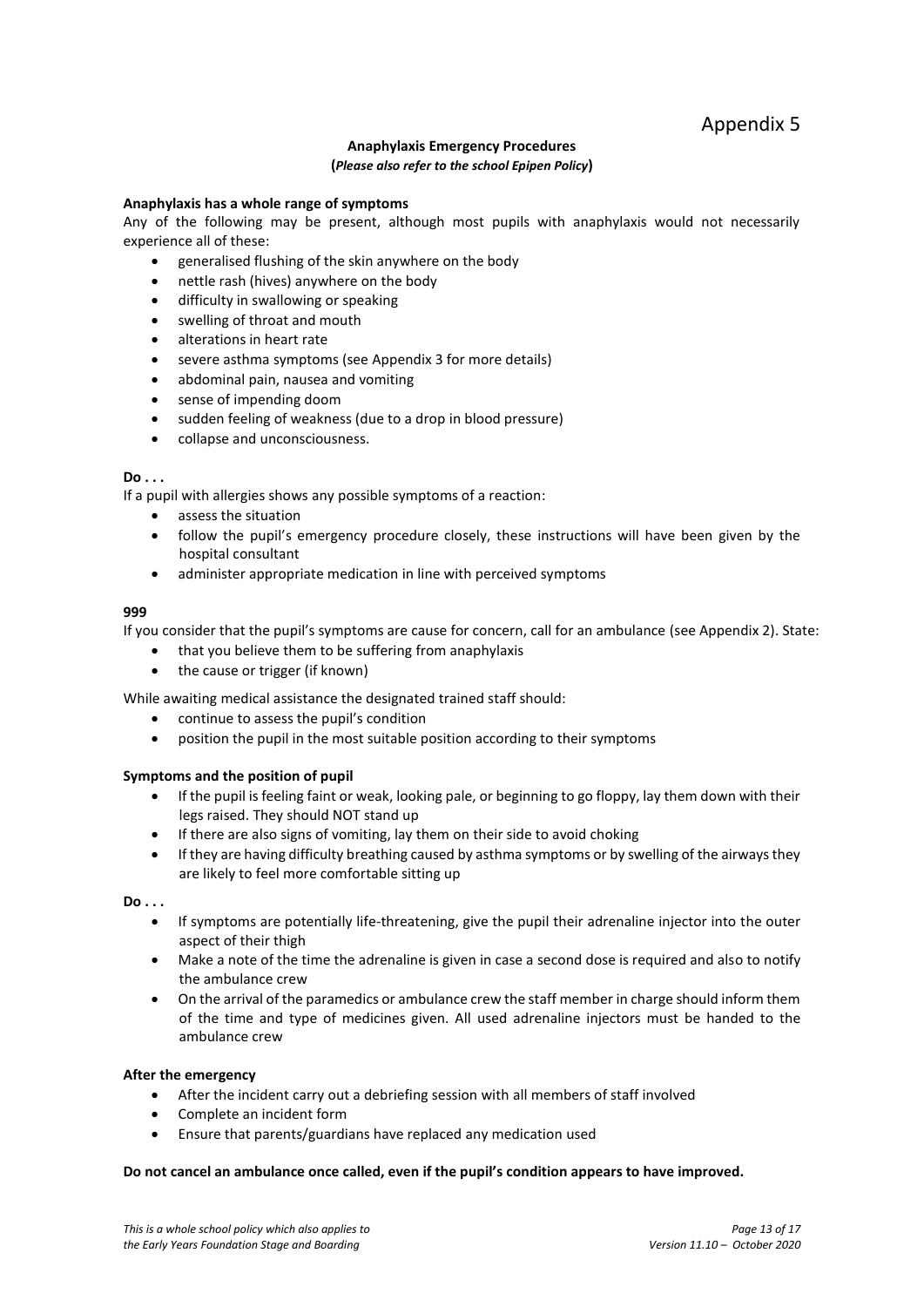## **Diabetes Emergency Procedures**

## **Hyperglycaemia**

This is when a person's blood glucose level is high (over 10mmol/l) and stays high.

Common symptoms:

- thirst
- frequent urination
- tiredness
- dry skin
- nausea
- blurred vision.

## **Do . . .**

Call the pupil's parents who may request that extra insulin be given. The pupil may feel confident to give extra insulin. If a pump is used it should indicate how much insulin to give.

## **999**

If any of the following symptoms are present, then call the emergency services:

- deep and rapid breathing (over-breathing)
- vomiting
- breath smelling of nail polish remover.

## **Hypoglycaemia**

This is when a person's blood glucose levels are too low (below 4 mmol/l) and may be caused by:

- too much insulin
- a delayed or missed meal or snack
- not enough food, especially carbohydrate
- unplanned or strenuous exercise
- drinking large quantities of alcohol or alcohol without food
- sometimes there is no obvious cause

Common symptoms:

- hunger
- trembling or shakiness
- sweating
- anxiety or irritability
- fast pulse or palpitations
- tingling
- glazed eyes
- pallor
- mood change, especially angry or aggressive behaviour
- lack of concentration
- vagueness
- **•** drowsiness.

## **Do . . .**

Immediately give something sugary to eat or drink such as one of the following:

- apple juice or non-diet drink such as cola
- three or more glucose tablets
- five sweets, e.g. jelly babies
- GlucoGel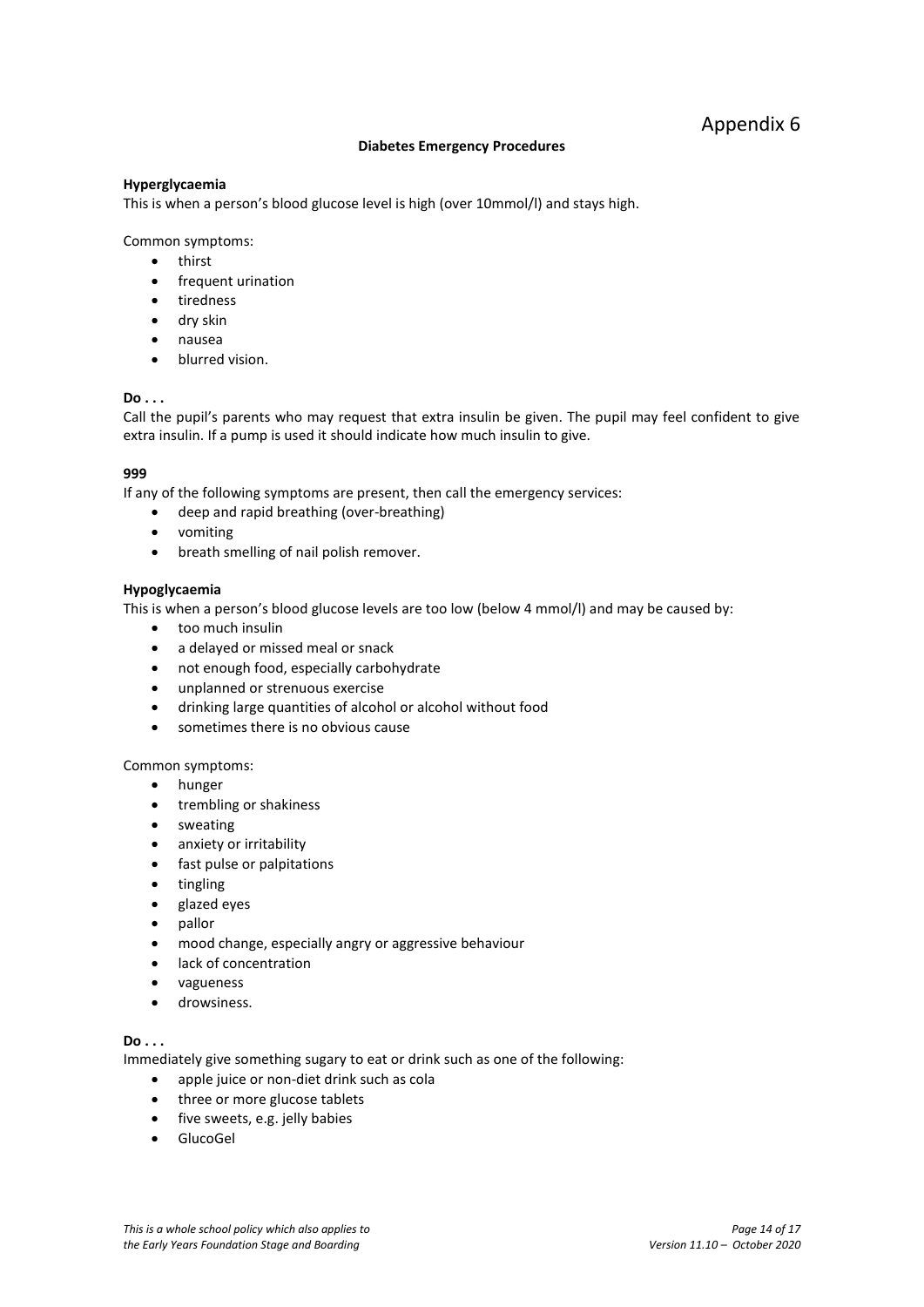The exact amount needed will vary from person to person and will depend on individual needs and circumstances, be guided by the person. After 10 – 15 minutes check the blood sugar again. If it is below 4 give another sugary quick acting carbohydrate. This will be sufficient for a pump user but for pupils who inject insulin a longer-acting carbohydrate will be needed to prevent the blood glucose dropping again, such as:

- roll/sandwich
- portion of fruit
- cereal bar
- two biscuits
- a meal if it is due.

If the pupil still feels hypo after 15 minutes, something sugary should be given again. When the child has recovered, give them some starchy food, as above.

## **999**

If the pupil is unconscious do not give them anything to eat or drink; call for an ambulance and contact their parents/carers.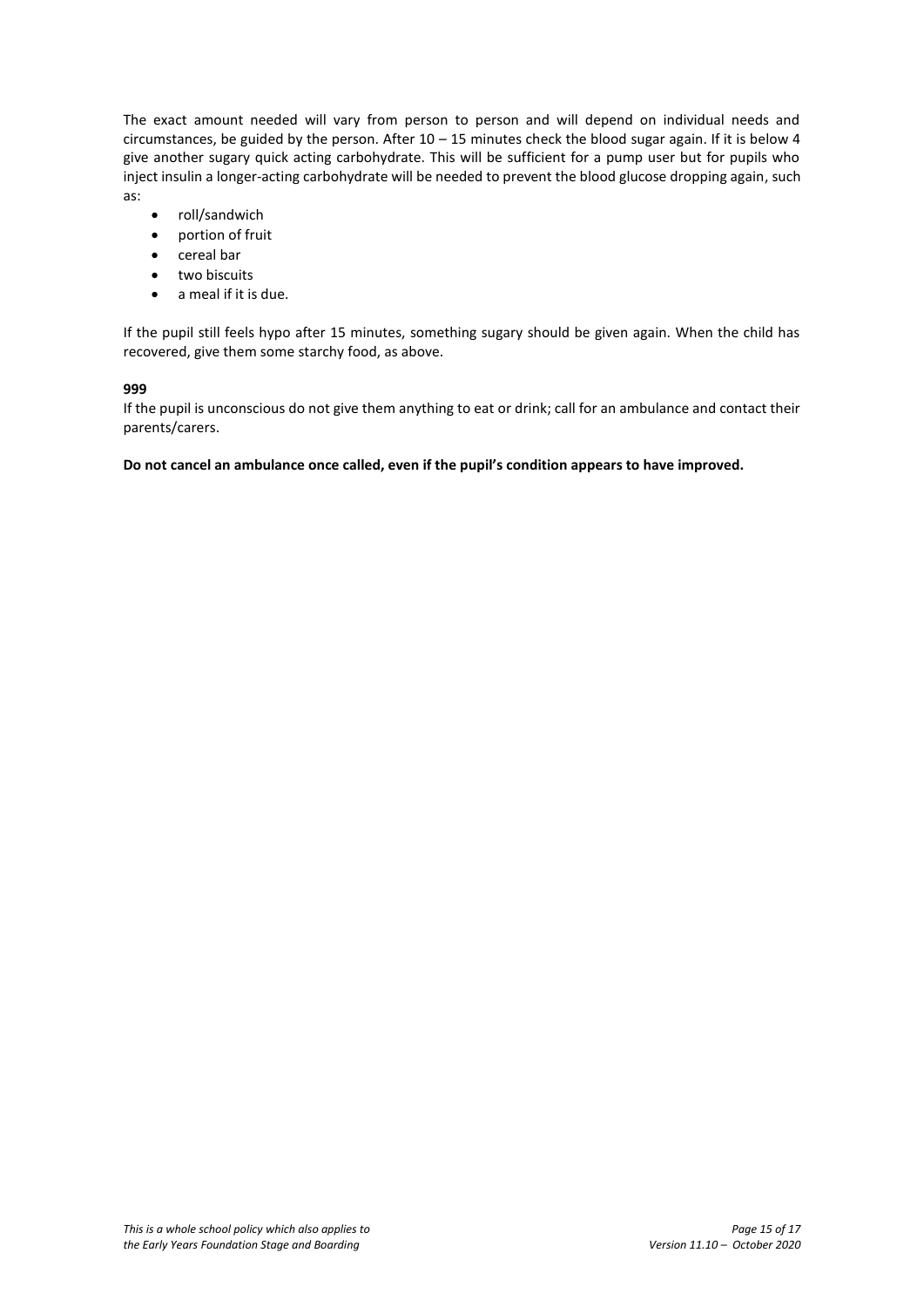## Appendix 7

## **Epilepsy Emergency Procedures**

First aid for seizures is quite simple, and can help prevent a child from being harmed by a seizure. First aid will depend on the individual child's epilepsy and the type of seizure they are having. Some general guidance is given below, but most of all it is important to keep calm and know where to find help.

## **Tonic-clonic seizures**

Symptoms:

- the person loses consciousness, the body stiffens, then falls to the ground.
- this is followed by jerking movements.
- a blue tinge around the mouth is likely, due to irregular breathing.
- loss of bladder and/or bowel control may occur.
- after a minute or two the jerking movements should stop and consciousness slowly returns.

## **Do . . .**

- Protect the person from injury (remove harmful objects from nearby).
- Cushion their head.
- Look for an epilepsy identity card or identity jewellery. These may give more information about a pupil's condition, what to do in an emergency, or a phone number for advice on how to help.
- Once the seizure has finished, gently place them in the recovery position to aid breathing.
- Keep calm and reassure the person.
- Stay with the person until recovery is complete.

## **Don't . . .**

- Restrain the pupil.
- Put anything in the pupil's mouth.
- Try to move the pupil unless they are in danger.
- Give the pupil anything to eat or drink until they are fully recovered.
- Attempt to bring them round.

## **999**

Call for an ambulance if . . .

- You believe it to be the pupil's first seizure.
- The seizure continues for more than five minutes.
- One tonic-clonic seizure follows another without the person regaining consciousness between seizures.
- The pupil is injured during the seizure.
- You believe the pupil needs urgent medical attention.

## **Seizures involving altered consciousness or behaviour Simple partial seizures**

Symptoms:

- twitching
- numbness
- sweating
- dizziness or nausea
- disturbances to hearing, vision, smell or taste
- a strong sense of déjà vu.